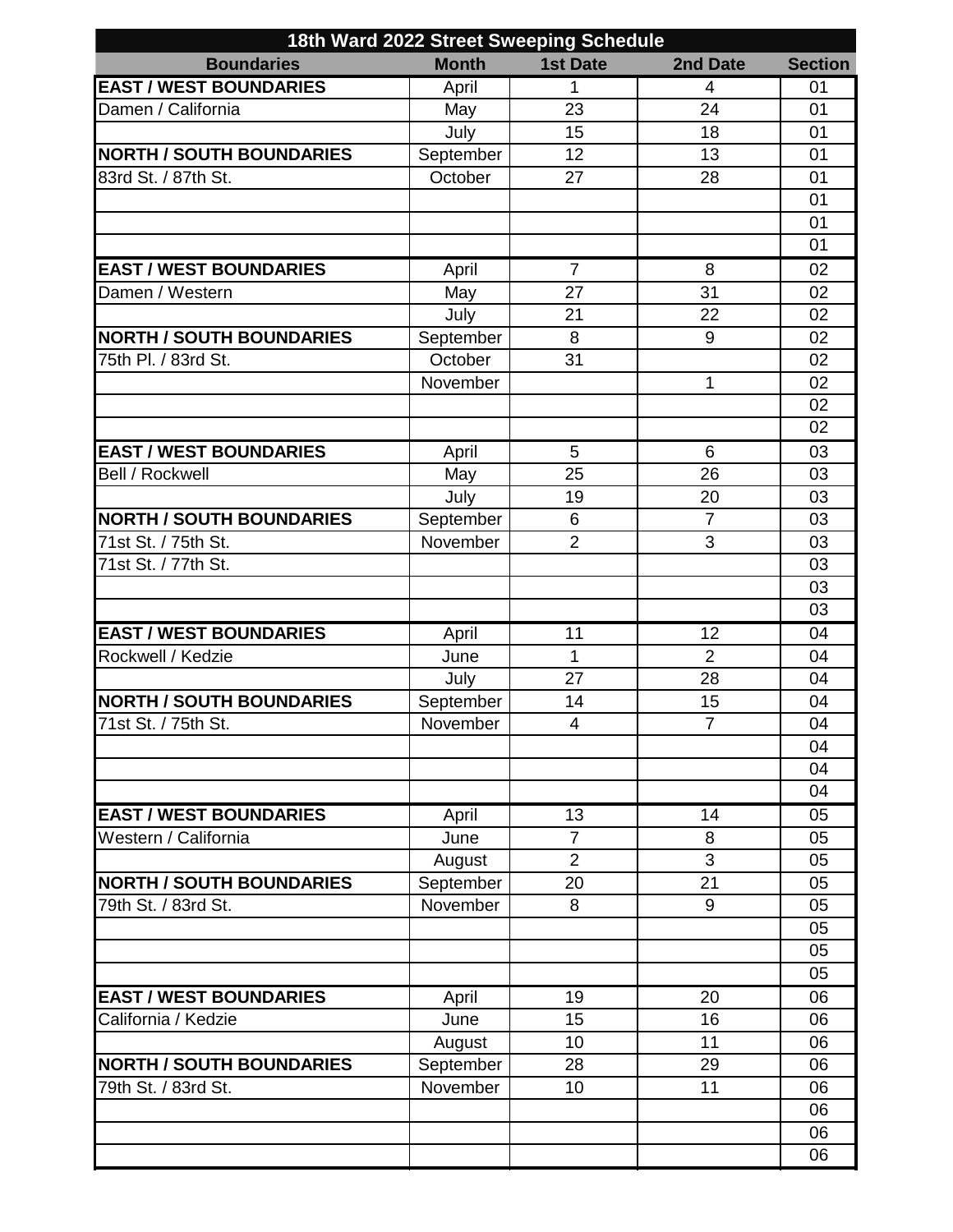| 18th Ward 2022 Street Sweeping Schedule |              |                         |                 |                |  |  |
|-----------------------------------------|--------------|-------------------------|-----------------|----------------|--|--|
| <b>Boundaries</b>                       | <b>Month</b> | <b>1st Date</b>         | 2nd Date        | <b>Section</b> |  |  |
| <b>EAST / WEST BOUNDARIES</b>           | April        | 15                      | 18              | 07             |  |  |
| California / Kedzie                     | June         | 9                       | 10              | 07             |  |  |
|                                         | July         | 25                      | 26              | 07             |  |  |
| <b>NORTH / SOUTH BOUNDARIES</b>         | September    | 16                      | 19              | 07             |  |  |
| 83rd St. / 87th St.                     | November     | 14                      | 15              | 07             |  |  |
|                                         |              |                         |                 | 07             |  |  |
|                                         |              |                         |                 | 07             |  |  |
|                                         |              |                         |                 | 07             |  |  |
| <b>EAST / WEST BOUNDARIES</b>           | April        | 21                      | $\overline{22}$ | 08             |  |  |
| Kedzie / Central Park                   | June         | 13                      | 14              | 08             |  |  |
|                                         | July         | 29                      |                 | 08             |  |  |
| <b>NORTH / SOUTH BOUNDARIES</b>         | August       |                         | 1               | 08             |  |  |
| 83rd St. / 87th St.                     | September    | 22                      | 23              | 08             |  |  |
|                                         |              |                         |                 | 08             |  |  |
|                                         |              |                         |                 | 08             |  |  |
|                                         |              |                         |                 | 08             |  |  |
| <b>EAST / WEST BOUNDARIES</b>           | April        | 27                      | 28              | 09             |  |  |
| Kedzie / Central Park                   | June         | 22                      | 23              | 09             |  |  |
|                                         | August       | 16                      | 17              | 09             |  |  |
| <b>NORTH / SOUTH BOUNDARIES</b>         | October      | $\overline{4}$          | 5               | 09             |  |  |
| 79th St. / 83rd St.                     | November     | 16                      | 17              | 09             |  |  |
|                                         |              |                         |                 | 09             |  |  |
|                                         |              |                         |                 | 09             |  |  |
|                                         |              |                         |                 | 09             |  |  |
| <b>EAST / WEST BOUNDARIES</b>           | April        | 25                      | 26              | 10             |  |  |
| <b>Richmond / Central Park</b>          | June         | 3                       | 6               | 10             |  |  |
|                                         | August       | $\overline{\mathbf{4}}$ | 5               | 10             |  |  |
| <b>NORTH / SOUTH BOUNDARIES</b>         | September    | 26                      | 27              | 10             |  |  |
| 75th St. / 79th St.                     |              |                         |                 | 10             |  |  |
|                                         |              |                         |                 | 10             |  |  |
|                                         |              |                         |                 | 10             |  |  |
|                                         |              |                         |                 | 10             |  |  |
| <b>EAST / WEST BOUNDARIES</b>           | April        | 29                      |                 | 11             |  |  |
| Lawndale / Pulaski                      | May          |                         | $\overline{2}$  | 11             |  |  |
|                                         | June         | 17                      | 21              | 11             |  |  |
| <b>NORTH / SOUTH BOUNDARIES</b>         | August       | 8                       | 9               | 11             |  |  |
| 75th Pl. / 79th St.                     | September    | 30                      |                 | 11             |  |  |
|                                         | October      |                         | 3               | 11             |  |  |
|                                         |              |                         |                 | 11             |  |  |
|                                         |              |                         |                 | 11             |  |  |
| <b>EAST / WEST BOUNDARIES</b>           | May          | $\overline{3}$          | $\overline{4}$  | 12             |  |  |
| Central Park / Pulaski                  | June         | 28                      | 29              | 12             |  |  |
|                                         | August       | 24                      | 25              | 12             |  |  |
| <b>NORTH / SOUTH BOUNDARIES</b>         | October      | 11                      | 12              | 12             |  |  |
| 79th St. / 83rd St.                     |              |                         |                 | 12             |  |  |
|                                         |              |                         |                 | 12             |  |  |
|                                         |              |                         |                 | 12             |  |  |
|                                         |              |                         |                 | 12             |  |  |